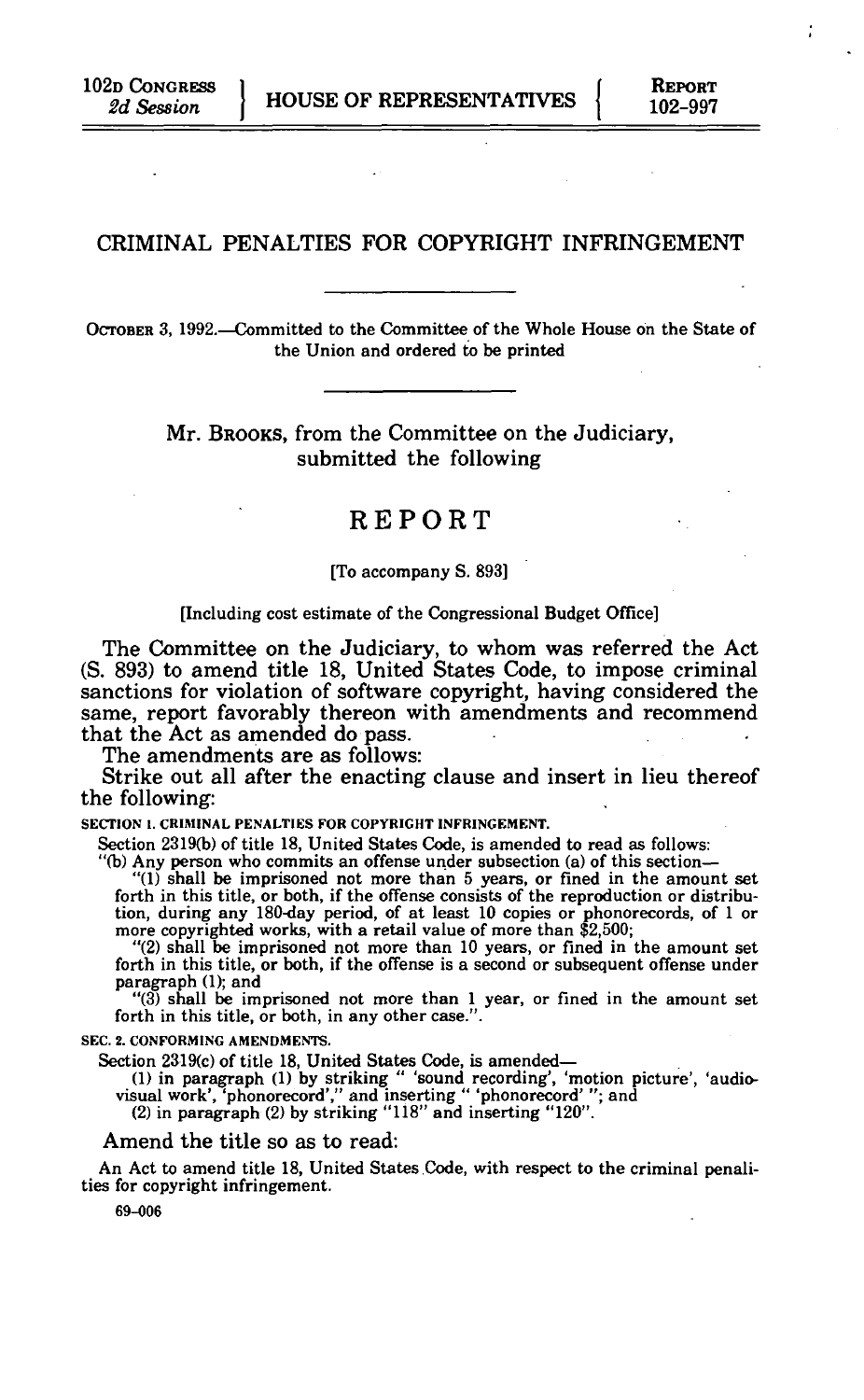# EXPLANATION OF AMENDMENT

Inasmuch as S. 893 was ordered reported with a substitute to an amendment in the nature of a substitute, as amended, the contents oT this report constitute an explanation of that substitute.

# SUMMARY AND PURPOSE

The purpose of S. 893 is to harmonize the current felony provisions for copyright infringement and to provide an effective deterrence to the piracy of motion pictures, sound recordings, computer programs, and other original works of authorship. Piracy of copyrighted works costs U.S. industries millions of dollars a year, resulting in losses of jobs and diminution in the number of works created. Effective criminal penalties will aid in preventing such losses.

#### **INTRODUCTION**

During this Congress, proposals to amend the copyright criminal felony provisions have been initiated by Senator Hatch, first as part of an omnibus crime package and later as a separate bill, S. 893. In both cases, the (identical) provisions concerned only computer programs. The provisions sought to amend title 18, United States Code, and built on amendments made in 1982 with respect to audiovisual works and sound recordings. There is no companion House bill.

The Subcommittee on Intellectual Property and Judicial Administration held a hearing on S. 893 on August 12, 1992. Testimony was received from: James Charne, General Counsel of Absolute Entertainment, Inc.; Gail Penner, Counsel, Autodesk, Inc. representing the Software Publishers Association; Edward J. Black, Vice President and General Counsel, Computer & Communications Industry Association; and, David Ostfeld, Chairman, Institute of Electrical & Electronics Engineers—U.S.A.

### COMMITTEE VOTE

On September 30, 1992, a reporting quorum being present, the Committee ordered S. 893 reported to the full House by voice vote, with a substitute to an amendment in the nature of a substitute, as amended.

### LEGISLATIVE HISTORY

S. 893 was introduced by Senator Hatch on April 23, 1991. Its provisions were also included as part of the omnibus crime package that passed the Senate on June 27, 1991. S. 893 was reported favorably by the Senate Committee on the Judiciary on April 7, 1992,<sup>1</sup> and passed the Senate, as amended, on June 4, 1992. The bill was referred to the Committee on the Judiciary on June 9, 1992, which, on June 11, 1992, referred the bill to the Subcommittee on Intellectual Property and Judicial Administration. On August 12, 1992, the Subcommittee held a hearing on S. 893, and on September 10, 1992

 $\mathbf{v}$ 

**<sup>1</sup> S. Rept. No. 102-268. 102d Cong., 2d Sess.**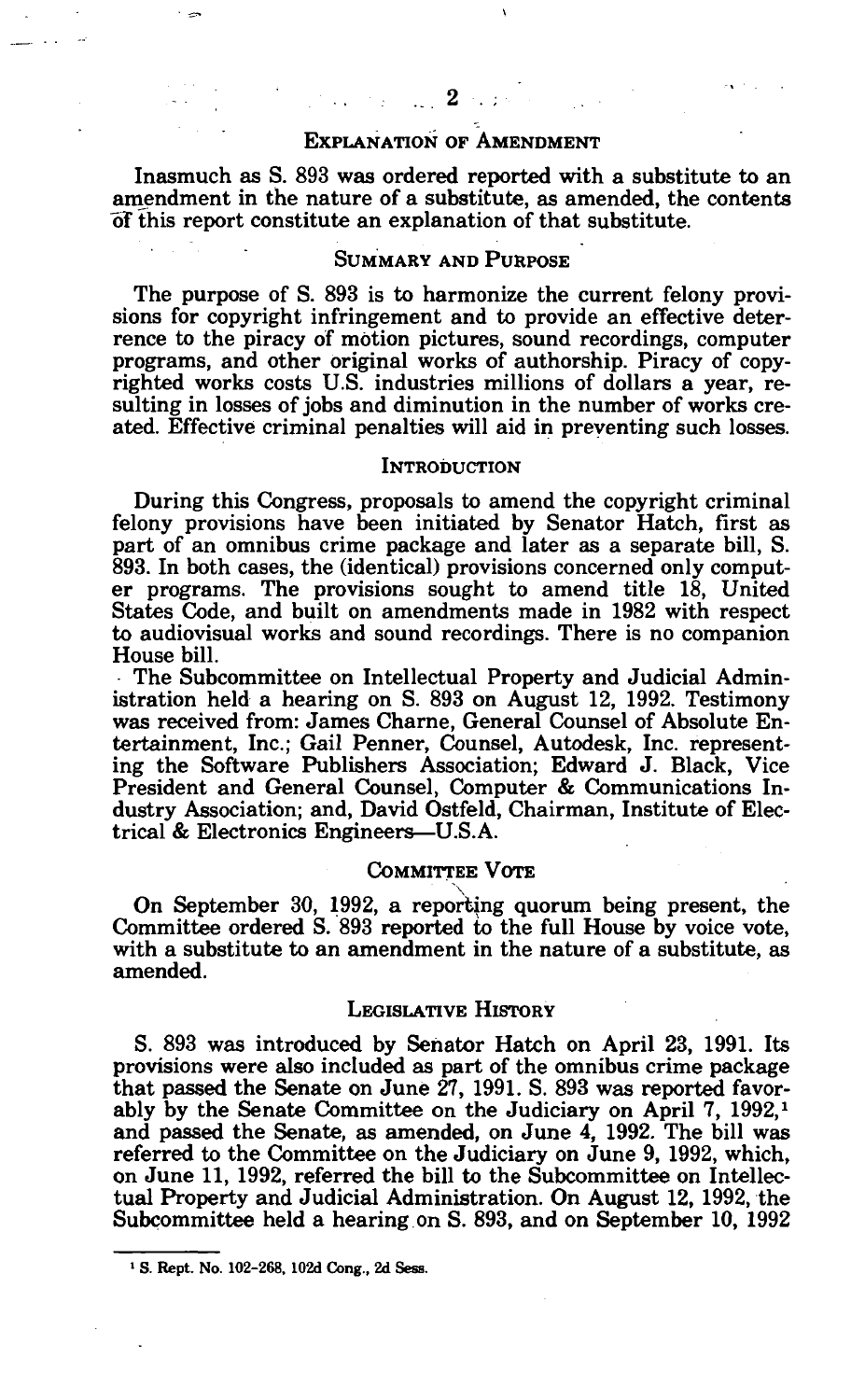it marked-up and favorably approved an amendment in the nature of a substitute.

#### **DISCUSSION**

#### HISTORY OF CRIMINAL COPYRIGHT STATUTES

The first criminal provision in our copyright laws was a misdemeanor penalty added in 1897 for unlawful performances and representations of copyrighted dramatic and musical compositions.<sup>2</sup> In order to constitute a criminal violation, the defendant's conduct was required to have been "willful and for profit." Section 104 of the general copyright revision of 1909 extended this penalty to all types of copyrighted works, again if the conduct was done willfully and for profit.<sup>3</sup> Section 506(a) of the 1976 general Copyright Revi- $\frac{1}{2}$  and for profit: Section  $\frac{1}{2}$  of the 1909 act, sion Act continued the misdemeanor provision  $\frac{4}{3}$  of the 1909 Act, but changed, without explanation, the phrasing of the *mens rea* requirement to conduct engaged in "willfully and for purposes of commercial advantage or private financial gain." Violators were to be fined not more than \$10,000 or imprisoned not more than 1 year, or both. In the case of sound recordings or motion pictures, violators were to be fined not more than \$25,000 or imprisoned for violators were to be fined not more than \$20,000 or imprisoned for<br>not more than 1 year, or both.<sup>5</sup> Repeat offenders were subject to a fine of not more than \$50,000 or imprisonment for not more than 2 years, or both.

In 1982, special provisions for motion pictures and sound recordings were added in the form of felony provisions for first time of-fenders.<sup>6</sup> This act amended both title 17 (the Copyright Act) and title 18. While the criminal offense remained in section 506(a) of title 17, the felony penalties for infringing reproductions or distributions of motion pictures or sound recordings were placed in new section 2319 of title 18, United States Code.<sup>7</sup>

<sup>&</sup>lt;sup>2</sup> Act of January 6, 1897, 54th Cong., 2d Sess., 29 Stat. 481.<br><sup>3</sup> This provision also imposed liability on those who "knowingly and willfully" aided and abetted criminal infringement.

<sup>&</sup>lt;sup>4</sup> The 1976 act dropped the aiding and abetting provision of the former law, however.<br><sup>5</sup> For sound recordings, criminal infringement would lie for violation of the reproduction, derivative, or distribution rights. For motion pictures, criminal infringement would lie for in-fringement of the reproduction, distribution, or public performance rights. 17 U.S.C.  $§506(a)(1978).$ 

<sup>&</sup>lt;sup>6</sup> Act of May 24, 1982, P.L. 97-180, 97th Cong., 2d Sess., 96 Stat. 91.<br><sup>7</sup> Section 2319 of title 18 currently reads:

<sup>(</sup>a) Whoever violates section 506(a) (relating to criminal offenses) of title 17 shall be punished as provided in subsection (b) of this section and such penalties shall be in addition to any other provision of title 17 or any other law.

<sup>(</sup>b) Any person who commits an offense under subsection (a) of this section— (1) shall be fined not more than \$250,000 or imprisoned for not more than 5 years, or both, if the offense—

<sup>(</sup>A) involves the reproduction or distribution, during any 180-day period, of at least 1,000 phonorecords or copies infringing the copyright in one or more sound recordings; (B) involves the reproduction or distribution, during any 180-day period, of at least 65 copies infringing the copyright in one or more motion pictures or other audiovisual

works; or (C) is a second or subsequent offense under either of subsection  $(b)(1)$  or  $(b)(2)$  of this section, where a prior offense involved a sound recording, or a motion picture or other audiovisual work;

<sup>(2)</sup> shall be fined not more than \$250,000 or imprisoned for not more than 2 years, or both, if the offense—

<sup>(</sup>A) involves the reproduction or distribution, during any 180-day period, of more than 100 but less than 1,000 phonorecords or copies infringing the copyright in one or more sound recordings; or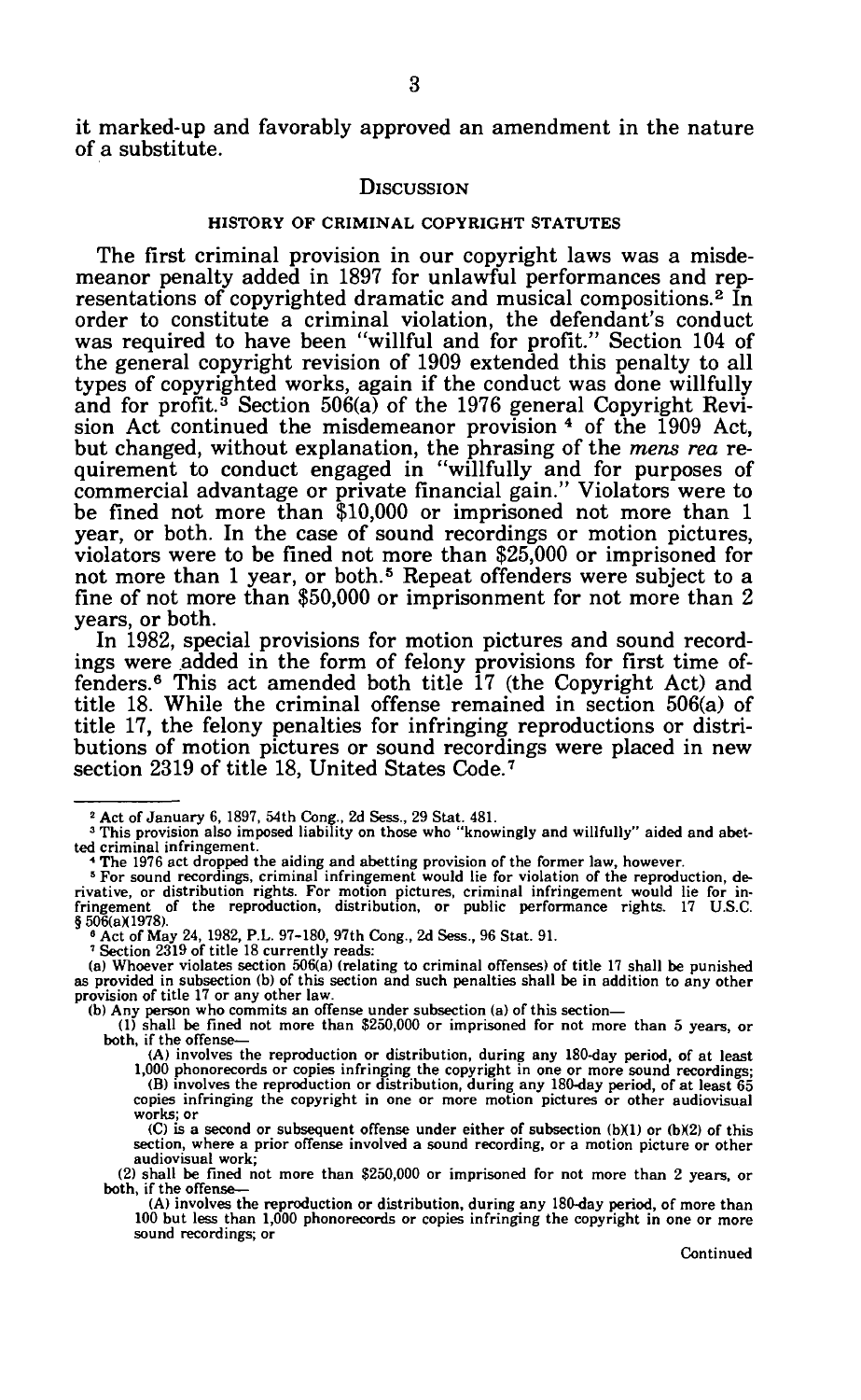As passed by the Senate, S. 893 sought to build on the 1982 amendments by including computer programs within the felony penalty provisions of section 2319 of title 18.<sup>8</sup>

#### **AMENDMENTS**

The substitute favorably reported by the Committee takes a different approach from S. 893 as passed by the Senate. Rather than simply adding computer programs to audiovisual works and sound recordings as works whose infringement can give rise to felony penalties, the substitute harmonizes the felony provisions in section 2319 to apply to all types of copyrighted works, as is currently the case for misdemeanor violations. The substitute does not alter the elements that must be established for a criminal copyright violation. The substitute also does not alter the misdemeanor provisions of the current law. Instead, the only changes made by the substitute are (1) an expansion in the types of copyrighted works that may give rise to felony prosecution, and, (2) a revision in the threshold that must be satisfied before felony liability may be imposed.

As in the past, whether conduct constitutes a criminal violation will be determined as follows. First, the Government is required to establish that an act or acts of copyright infringement have occurred. This prima facie case is determined by civil law.<sup>9</sup> Second, if a prima facie case of infringement is established, the Government must prove the defendant committed the infringement "willfully and for purposes of commercial advantage or private financial gain." 10 Third, if this *mens rea* is established, in order for the violation to be<sup>f</sup> a felony, the infringing reproductions or distributions must meet certain numerical thresholds. Failure to meet those thresholds will result in the violation being treated as a misdemeanor.

Under the Committee substitute, the threshold for determining when an infringement accomplished with the requisite *mens rea* becomes a felony is to be determined through a combination of the number of infringing copies or phonorecords and their retail value. Specifically, at least 10 copies or phonorecords having a retail value of more than \$2,500<sup>-11</sup> must be reproduced or distributed

<sup>(</sup>B) involves the reproduction or distribution, during any 180-day period, of more than 7 but less than 65 copies infringing the copyright in one or more motion pictures or other audiovisual works; and

<sup>(3)</sup> shall be fined not more than \$25,000 or imprisoned for not more than 1 year, or both, in any other case

<sup>8</sup> Specifically, S. 893 as passed by the Senate provided for:

<sup>(1)</sup> A fine of not more than \$250,000 or imprisonment for not more than 5 years or both if, during any 180-day period, at least 50 copies infringing the copyright in one or more com-puter programs are reproduced or distributed;

<sup>(2)</sup> A fine of not more than \$250,000 or imprisonment for not more than 2 years or both if, during any 180-day period, more than 10 but less than 50 copies infringing the copyright in one or more computer programs are reproduced or distributed.

<sup>(3)</sup> A second or subsequent offender under either (1) or (2) will be punished under (1).<br>
<sup>9</sup> United States v. Cross, 816 F.2d (31, 1992), United States v. Cross, 816 F.2d<br>
<sup>9</sup> 17 J.S.C. § 506(a) (1978).<br>
<sup>19</sup> 17 U.S.C. §

<sup>&</sup>lt;sup>11</sup> As under current law, the felony penalties are only for violations of the reproduction or distribution right: infringement of the right to prepare derivative works, the right to publicly perform a copyrighted work, o to a misdemeanor penalty.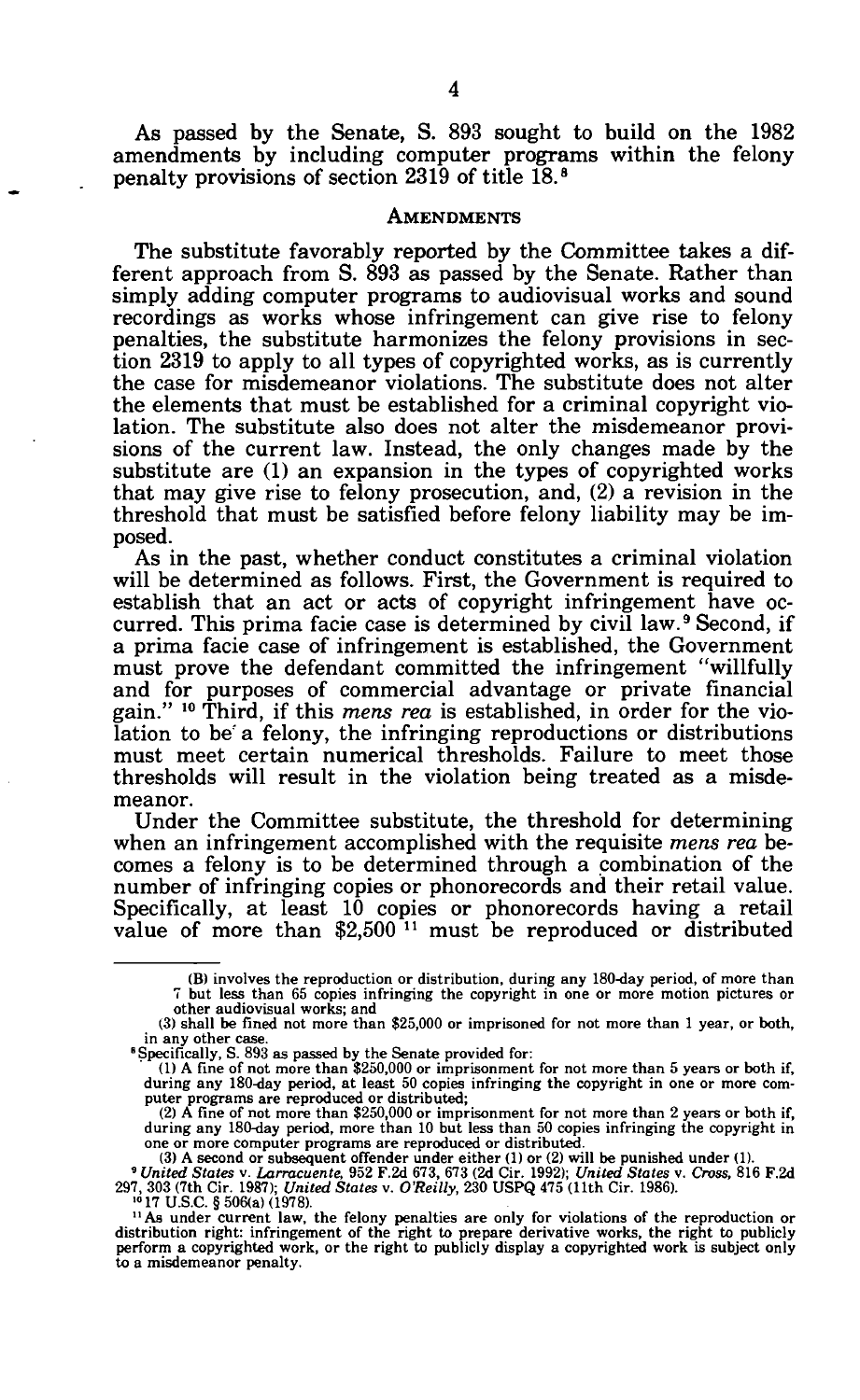without the copyright owner's permission within a 180 day period <sup>12</sup> in order to meet the thresholds.

### **MENS REA REQUIREMENT**

The requirement of a *mens rea* for criminal copyright infringement serves the important purpose of drawing a sharp distinction with civil copyright infringement. Under civil copyright infringement, an intent to infringe is not required, since copyright is a strict liability tort.<sup>13</sup> For an infringement to be deemed a criminal violation, however, a specific *mens rea* must be proved. Even if civil liability has been established, without the requisite *mens rea* it does not matter how many unauthorized copies or phonorecords have been made or distributed: No criminal violation has occurred.

Under section 506(a) of title 17, United States Code, unamended by the substitute, the *mens rea* is described as infringement done "willfully and for purposes of commercial advantage or private financial gain." The term "willfully," although used in copyright statutes since 1897 for criminal violations, has never been defined. The substitute to S. 893 does not provide a definition either, since it is the Committee's intention that the standard as construed by the courts continue to be applied.<sup>14</sup>

The *mens rea* requirement serves to leave outside the reach of the criminal law losing parties in ordinary business disputes such as those involving reverse engineering of computer programs <sup>15</sup> or contract disputes over the scope of licenses.<sup>16</sup> Felony liability is not the result of every unauthorized reproduction or distribution of at least 10 copies or phonorecords having a retail value of more than \$2,500 within a 180-day period. First, infringement must be established. Next, the Government must prove that the infringement was done with the requisite *mens rea.* Unless both these requirements are met, no criminal liability—misdemeanor or felony—will lie, regardless of the number of unauthorized copies or phonorecords that have been reproduced or distributed. In cases where civil liability is unclear—whether because the law is unsettled, or because a legitimate business dispute exists—the Committee does not intend to establish criminal liability.

<sup>&</sup>lt;sup>12</sup>This one hundred and eighty day provision was added as an amendment by Mr. Campbell,<br>and conforms to the current provisions in section 2319 of tiltle 18, United States Code.<br><sup>13</sup>*Buck v. dewell-LaSalle Realty Co.*, 28

is an amendment the criminal copyright law provisions, and assumes that a prima facie case of infringement has been proven. The elements of the civil offense of infringement are left to the developing jurisprudence in the area.

<sup>,6</sup>See *United States* v. *Larracuente,* 952 F.2d 672, 673-674 (2d Cir. 1992) ("If the accused infringer has been licensed by a licensee of the copyright owner, that is a matter of affirmative defense").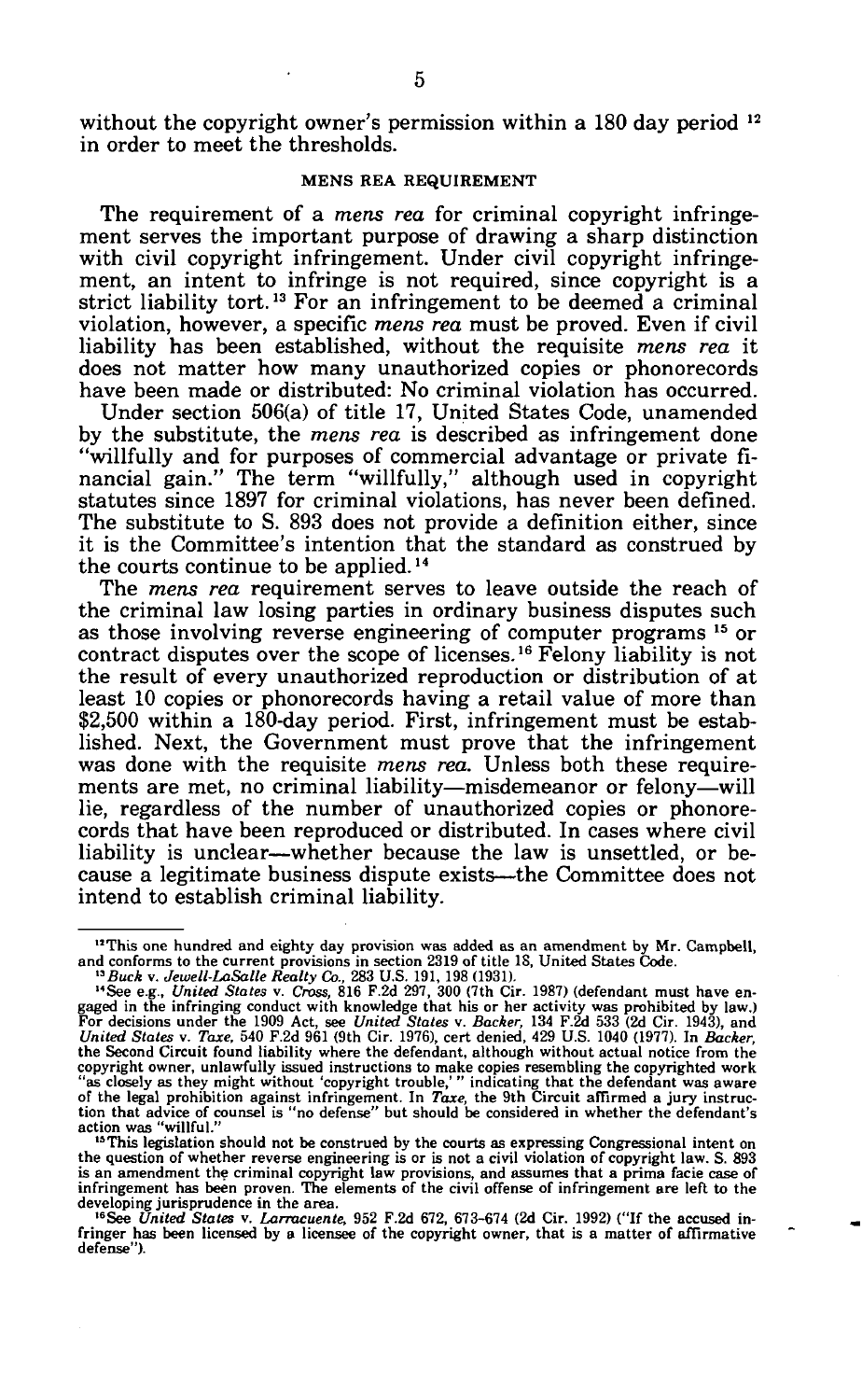#### **THE THRESHOLD REQUIREMENT OF NUMBER AND VALUE OF COPIES**

The requirement that a requisite number of infringing copies or phonorecords be reproduced or distributed within a 180 day period serves a number of important purposes. First, it excludes from felony prosecution children making copies for friends as well as other incidental copying of copyrighted works having a relatively low retail value. Second, the requirement of reproducing or distributing at least 10 copies within a 180 day period removes the possibility that the increased penalties under the bill for computer program infringement can be used as a tool of harassment in business disputes over reverse engineering. Assuming arguendo that infringement due to unauthorized reverse engineering is established, and that the infringement was done with the requisite *mens rea*  (which, as noted above, is unlikely), no felony liability should arise, since the Committee has been informed that reverse engineering does not require the reproduction of more than a handful of copies.

Where the requisite number of unauthorized copies or phonorecords with the requisite retail value have been made or distributed willfully and for purposes of commercial advantage or private financial gain within a 180 day period, the violator is subject to the following penalties: (1) imprisonment of not more than 5 years and/or the fine prescribed in title 18 for a first offense;  $17$  (2) imprisonment of not more than 10 years and/or the fine prescribed in title 18 for a second or subsequent offense.

### SECTION-BY-SECTION ANALYSIS OF THE COMMITTEE SUBSTITUTE

#### SECTION 1

Section 1 of the Committee substitute amends section 2319(b) of title 18 in its entirety. Under the substitute, any person who violates section 506(a) of title 17, United States Code, shall be imprisoned for not more than 5 years, or fined in the amount set forth in title 18, or both, if the offense consists of the reproduction or distribution of at least 10 copies or phonorecords, of one or more copyrighted works, with a retail value of more than \$2,500 during a 180 day period.*<sup>18</sup>*

The phrase "of one or more copyrighted works" is intended to permit aggregation of different works of authorship to meet the required number of copies and retail value. For example, a defendant's reproduction of 5 copies of a copyrighted word processing computer program having a retail value of \$1,300 and the reproduction of 5 copies of a copyrighted spreadsheet computer program also having a retail value of \$1,300 would satisfy the requirement of reproducing 10 copies having a retail value of at least \$2,500, if done within a 180 day period.

The term "retail value" is deliberately undefined, since in most cases it will represent the price at which the work is sold through normal retail channels.<sup>19</sup> At the same time, the Committee recog-

<sup>&</sup>lt;sup>17</sup> See 18 U.S.C. § 3571(b) (fines for individuals); id., § 3571(c) (fines for organizations).<br><sup>18</sup> This 180 day period does not change the 3 year statute of limitations period set forth in section  $507(a)$ .

<sup>&</sup>lt;sup>19</sup> See generally, *United States* v. *Larracuente*, 952 F.2d 672, 674 (2d Cir. 1992) (holding that trial court was correct in applying the Sentencing Commission's guidelines "to the normal retail Continued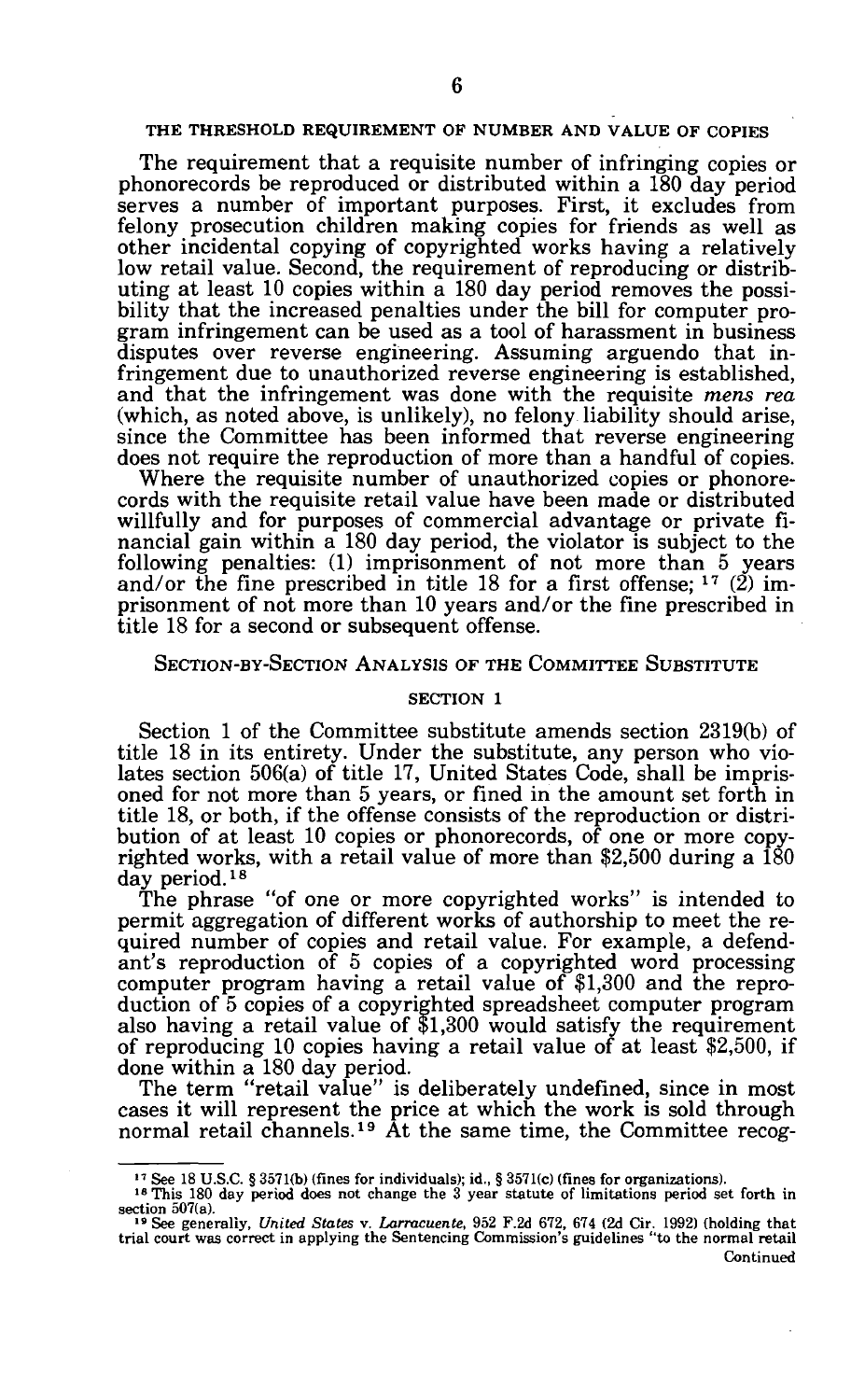nizes that copyrighted works are frequently infringed before a retail value has been established, and that in some cases, copyrighted works are not marketed through normal retail channels. Examples include motion pictures prints distributed only for theatrical release, and beta-test versions of computer programs. In such cases, the courts may look to the suggested retail price, the wholesale price, the replacement cost of the item, or financial injury caused to the copyright owner.

If the offense is a second or subsequent offense, the defendant is subject to imprisonment for not more than 10 years, or a fine in the amount set forth in title 18, United States Code, or both.

If the defendant failed to make the requisite number or value of copies within the 180 day period, but still engaged in the infringing conduct with the requisite *mens rea,* section 2319(b)(3) subjects the defendant to a term of imprisonment of not more than 1 year or a fine in the amount set forth in title 18, United States Code, or both, as under current law.

### SECTION 2

Section 2 contains conforming amendments. Since the substitute harmonizes the felony penalties to apply to all types of copyrighted works, section 2 deletes the references to "sound recording," "motion picture" and "audiovisual work."

# EFFECTIVE DATE

The substitute shall take effect on the date of enactment and applies only to conduct engaged in on or after that date.

### COMMITTEE OVERSIGHT FINDINGS

In compliance with clause 2(1)(3)(A) of rule XI of the Rules of the House of Representatives, the Committee reports that the findings and recommendations of the Committee, based on oversight activities under clause 2(b)(1) of rule X of the Rules of the House of Representatives, are incorporated in the descriptive portions of this report.

### COMMITTEE ON GOVERNMENT OPERATIONS OVERSIGHT FINDINGS

No findings or recommendations of the Committee on Government Operations were received as referred to in clause 2(1)(3)(D) of rule XI of the Rules of the House of Representatives.

### NEW BUDGET AUTHORITY AND TAX EXPENDITURES

Clause  $2(1)(3)(B)$  of House Rule XI is inapplicable because this legislation does not provide new budgetary authority or increased tax expenditures.

price, rather than the lower bootleg price paid by those who presumably are aware that the prices they are buying are not legitimate," but noting possible exceptions).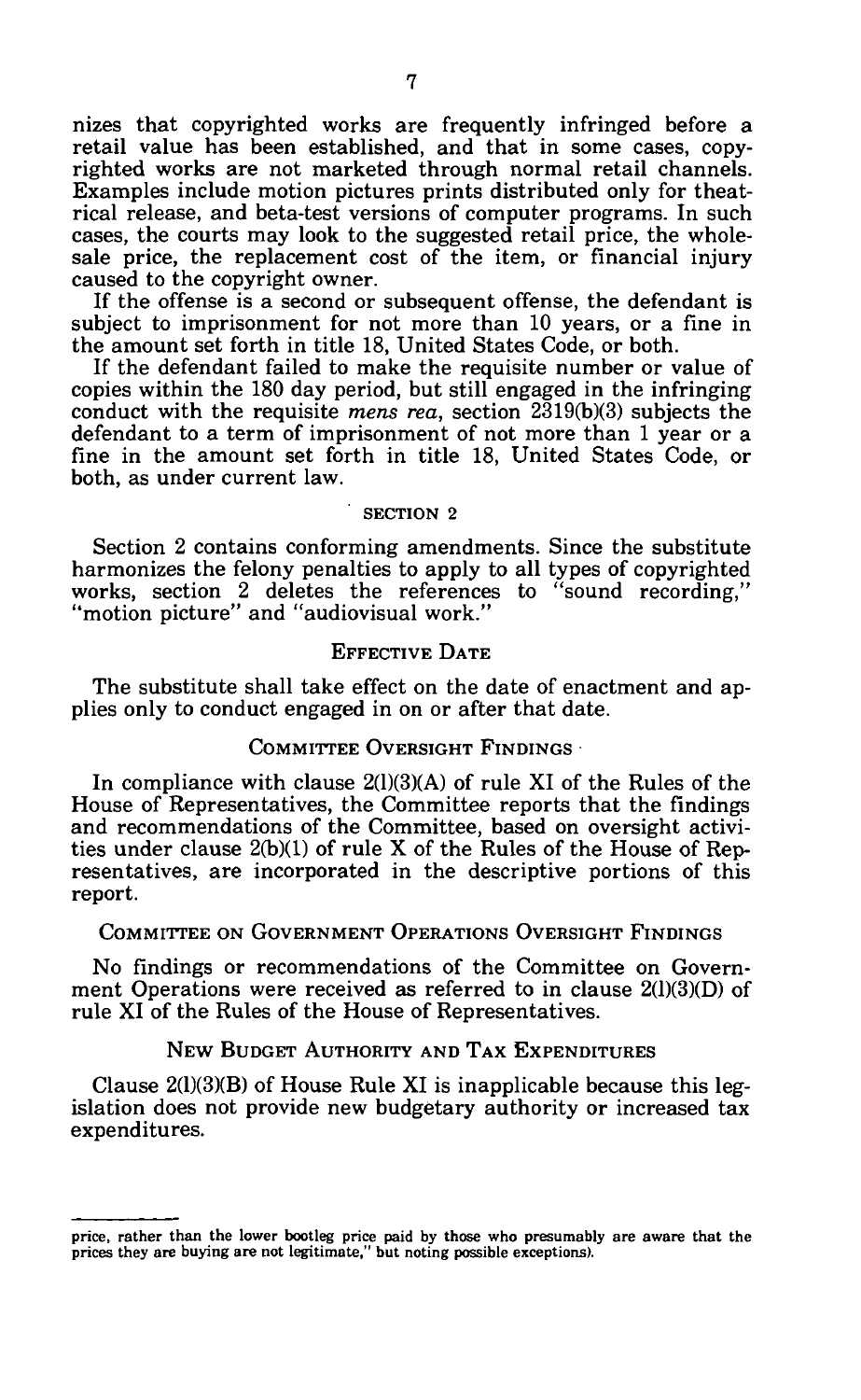# CONGRESSIONAL BUDGET OFFICE COST ESTIMATE

In compliance with clause  $2(1)(3)(C)$  of rule XI of the Rules of the House of Representatives, the Committee sets forth, with respect to the bill S. 893, the following estimate and comparison prepared by the Director of the Congressional Budget Office under section 403 of the Congressional Budget Act of 1974:

# U.S. CONGRESS, CONGRESSIONAL BUDGET OFFICE, *Washington, DC, October 2, 1992.*

# Hon. JACK BROOKS,

*Chairman, Committee on the Judiciary, House of Representatives, Washington, DC.* 

DEAR MR. CHAIRMAN: The Congressional Budget Office has reviewed S. 893, a bill to amend title 18, United States Code, to impose criminal sanctions for violation of software copyright, as ordered reported by the House Committee on the Judiciary on September 30, 1992. Enactment of this bill would increase costs to the federal government because prison terms served by some copyright offenders would be longer. It also could increase receipts to the federal government from fines, but we cannot estimate the amount of either increase.

Because S. 893 could affect receipts, it would be subject to pay-asyou-go procedures under section 252 of the Balanced Budget and Emergency Deficit Control Act of 1985. Therefore, the estimate required under clause 8 of House Rule XXI is attached.

Under current law, only certain offenses involving copyright violations of sound recordings or audiovisual works are felonies, while all other copyright violations are misdemeanors. S. 893 would change the criteria for determining whether a copyright violation involving sound recordings or audiovisual works is a felony offense. In addition, the bill would apply the same criteria to all copyright violations, not just those involving sound recordings or audiovisual works.

It is impossible to predict with confidence the effect of the new criteria for determining felonies, because some copyright violations that otherwise would have been felony offenses would be misdemeanor offenses, and vise versa. Some offenses that could only have been misdemeanors—namely, those not involving sound recordings or audiovisual works—would be felonies under S. 893. This probably would result in increased prison terms served and/or fines paid by these offenders, but CBO has no basis for quantifying the increased cost or receipts to the federal government. Any such costs would be paid from appropriated funds.

CBO estimates that enactment of S. 893 would result in no cost to state or local governments.

If you wish further details on this estimate, we will be pleased to provide them. The CBO staff contacts are Mark Grabowicz, and John Stell.

Sincerely,

JAMES L. BLUM (For Robert D. Reischauer, Director).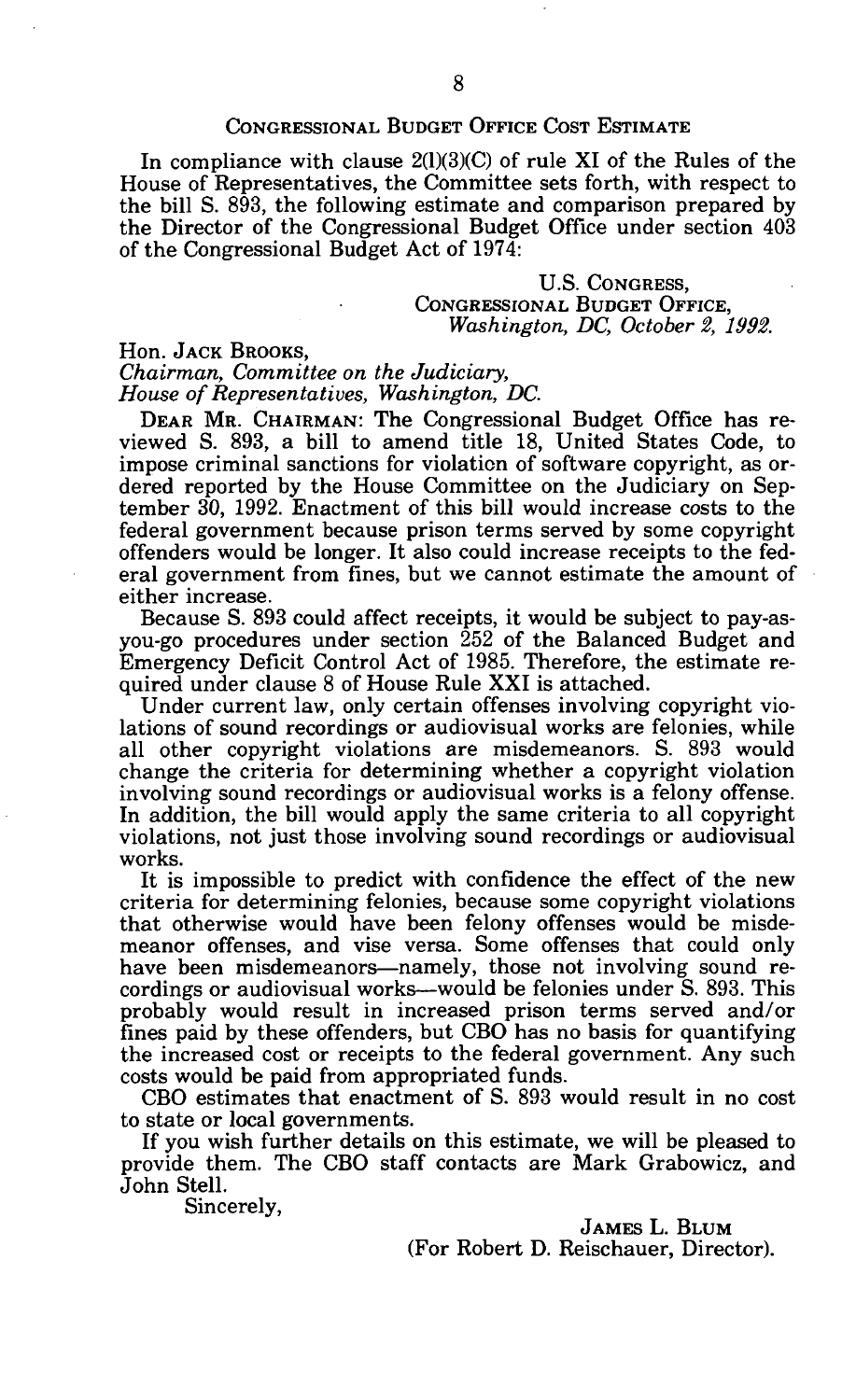#### **CONGRESSIONAL BUDGET OFFICE ESTIMATE**  *1*

The applicable cost estimate of this act for all purposes of sections 252 and 253 of the Balanced Budget and Emergency Deficit Control Act of 1985 shall be as follows.

| [By fiscal year, in millions of dollars] |       |      |      |
|------------------------------------------|-------|------|------|
|                                          | 1993  | 1994 | 1995 |
|                                          | (1)   |      |      |
|                                          | ( 2 ) | (2)  |      |

**1 Not applicable.** 

**2 CBO cannot estimate this amount.** 

# INFLATIONARY IMPACT STATEMENT

Pursuant to clause 2(1)(4) of rule XI of the Rules of the House of Representatives, the Committee estimates that S. 893 will have no significant impact on prices and costs in the national economy.

CHANGES IN EXISTING LAW MADE BY THE BILL, AS REPORTED

In compliance with clause 3 of rule XIII of the Rules of the House of Representatives, changes in existing law made by the bill, as reported, are shown as follows (existing law proposed to be omitted is enclosed in black brackets, new matter is printed in italic, existing law in which no change is proposed is shown in roman):

SECTION 2319 OF TITLE 18, UNITED STATES CODE

 $\bullet$ 

#### § 2319. Criminal infringement of a copyright

٠

# $(a)$  \* \* \*

[(b) Any person who commits an offense under subsection (a) of this section—

 $\Gamma(1)$  shall be fined not more than \$250,000 of imprisoned for  $\overline{\text{not}}$  more than five years, or both, if the offense—

 $[(A)$  involves the reproduction or distribution, during any one-hundred-and-eighty-day period, of at least one thousand phonorecords or copies infringing the copyright in one or more sound recordings;

 $\Gamma(B)$  involves the reproduction or distribution, during any one-hundred-and-eighty-day period, of at least sixtyfive copies infringing the copyright in one or more motion pictures or other audiovisual works; or

 $\Gamma$ (C) is a second or subsequent offense under either of subsection  $(b)(1)$  or  $(b)(2)$  of this section, where a prior offense involved a sound recording, or a motion picture or other audiovisual work;

<sup>1</sup> An estimate of S. 893 as ordered reported by the House Committee on the Judiciary on Sep-tember 30, 1992. This estimate was transmitted by the Congressional Budget Office on October 2, 1992.